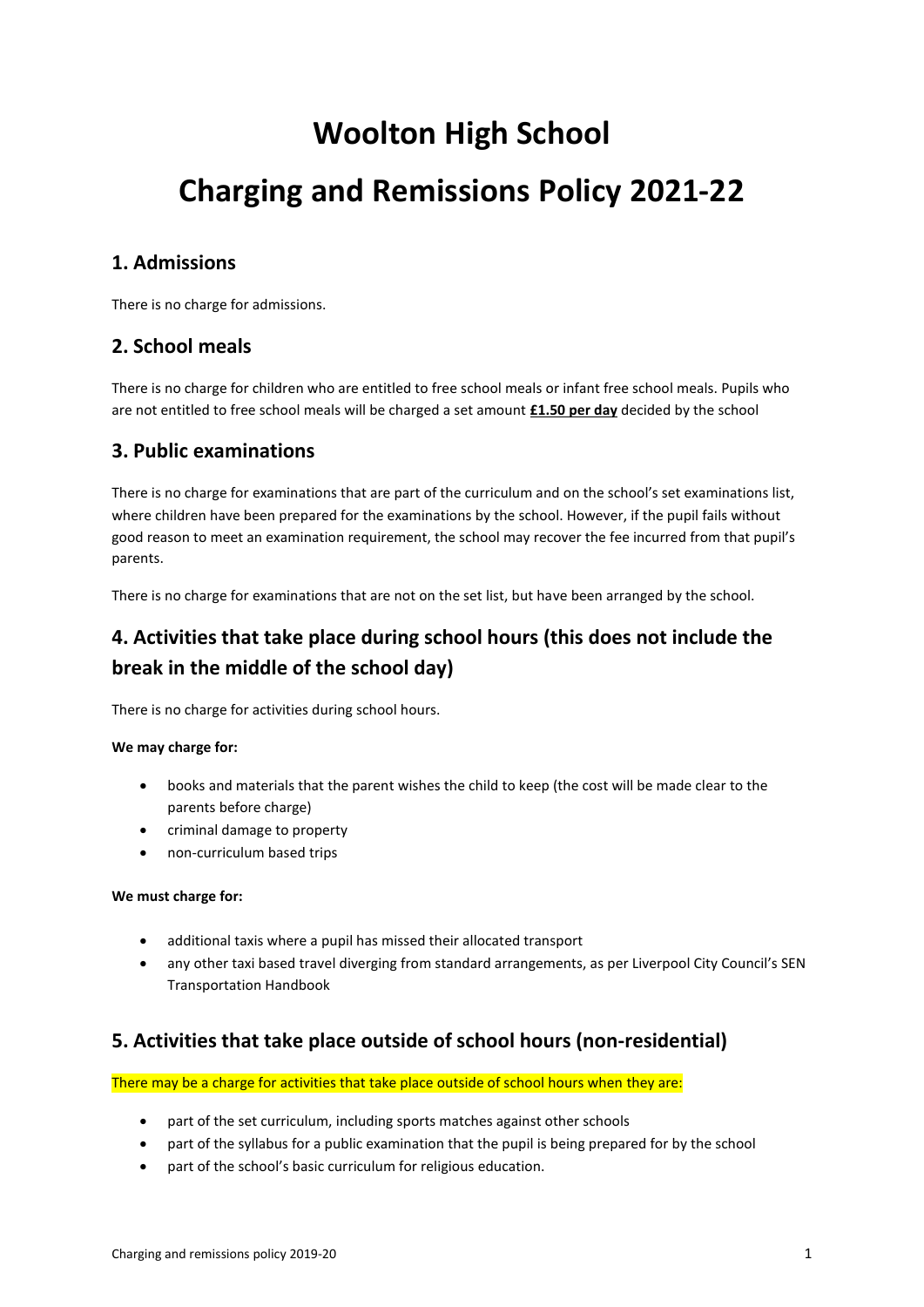#### **Optional extras**

The school may charge for optional extras. Optional extras are:

- education provided outside of school time that is **not:**
	- a) part of the National Curriculum
	- b) part of a syllabus for a prescribed public examination that the pupil is being prepared for
	- at the school
	- c) part of religious education
- examination entry fee(s) if the registered pupil has not been prepared for the examination(s) at the school
- transport that is not taking the pupil to school or to other premises where the local authority or governing body has arranged for the pupil to be provided with education
- board and lodging for a pupil on a residential visit.

#### **The cost of optional extras**

The headteacher will decide when it is necessary to charge for optional activities and this will be discussed with parents/carers on an individual basis.

Any charge made in respect of individual pupils will not exceed the actual cost of providing the optional extra activity, divided equally by the number of pupils participating.

Participation in any optional extra activity will be on the basis of parental choice and a willingness to pay the charges. The school will need to have the agreement of parents before organising the provision of an optional extra where charges will be made.

## **6. Activities that take place** *partly* **during school hours either on or off site**

Where the majority of a non-residential activity takes place during school hours the charging of the activity will be the same as is outlined in **section 4.**

Travelling time is included in time spent on activity.

In cases where the majority of a non-residential activity takes place outside of school hours the charge cannot include the cost of alternative provision for those pupils who do not wish to participate. So no charge can be made for supply teachers to cover for those teachers who are absent from school accompanying pupils on a visit.

In this case the charging of the activity will be the same as is outlined in **section 5.**

## **7. Residential activities**

#### **Our school will not charge for:**

- education provided on any visit that takes place during school hours
- education provided on any visit that takes place outside school hours if it is part of the National Curriculum, or part of a syllabus for a prescribed public examination that the pupil is being prepared for at the school, or part of religious education
- supply teachers to cover for those teachers who are absent from school accompanying pupils on a residential visit
- travel costs where the residential activity is classed as being within school hours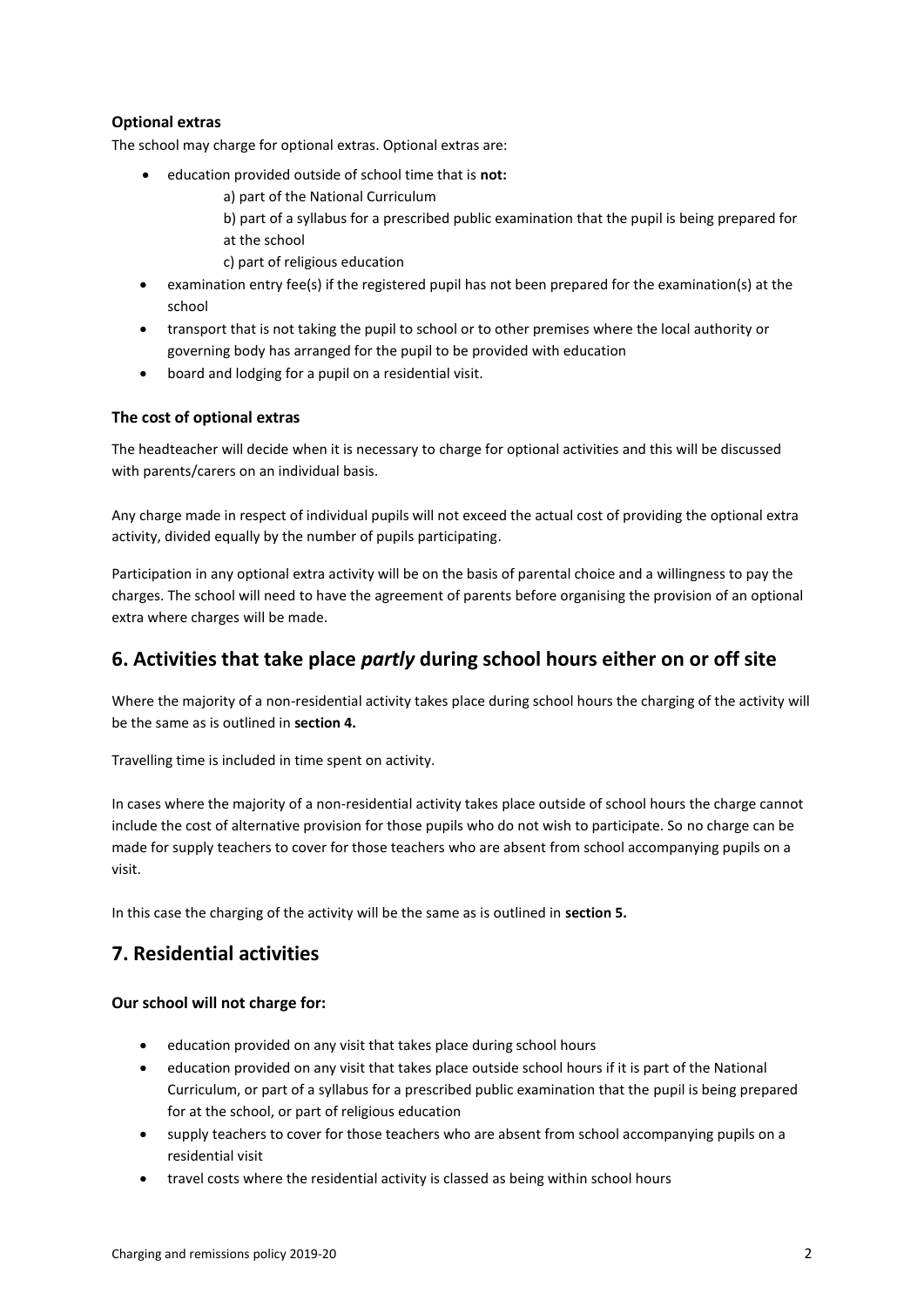#### **Our school will charge for:**

#### **Board and lodging**

When any visit has been organised by the school where there may be a cost for board and lodging, parents will be informed of this before the visit takes place. We will charge anything up to the full cost of board and lodging on residential visits, whether it is classified as taking place during school hours or not. The charge will not exceed the actual cost. **Parents who can prove they are in receipt of certain benefits may be exempt from paying the full cost** (see **section 11** for more guidance on remissions).

#### **Travel**

Travel charges may apply when the residential activity takes place outside of school hours. The amount charged will be calculated to cover the unit cost per pupil. These charges may not apply to those pupils entitled to remissions, but no other pupils will be charged extra to cover those costs.

#### **Activities**

The school may charge for residential activities that fall **outside** of school hours **(see section 5).** 

## **8. Extended services**

Woolton High is dedicated to providing a well-rounded education for our students which includes extracurricular activities (extended services). Extended services enable our school to provide:

- ways of intervening early when children are at risk of poor outcomes, e.g. by providing access to study support, parenting support or to more specialist services (such as health, social care or special educational needs services)
- ways of increasing pupil engagement
- ways of improving outcomes and narrowing gaps in outcomes between different groups of pupils
- breakfast club

The total charge will not exceed the cost of providing the activity and no parent will be asked to subsidise others.

## **9. Damage to property and breakages**

Where school property has been wilfully damaged by a student or parent the school may charge those responsible for some or all of the cost of repair or replacement.

Where property belonging to a third party has been damaged by a pupil, and the school has been charged, the school may charge some or all of the cost to those responsible.

Whether or not these charges will be made will be decided by the headmaster and dependent on the situation.

## **11. Remissions and concessions**

The school will give consideration to the remission of charges to parents or carers who receive the following support payments:

- Income Support
- Income based Job-seekers Allowance
- Child Tax Credit (where the person is not receiving Working Tax Credit as well)